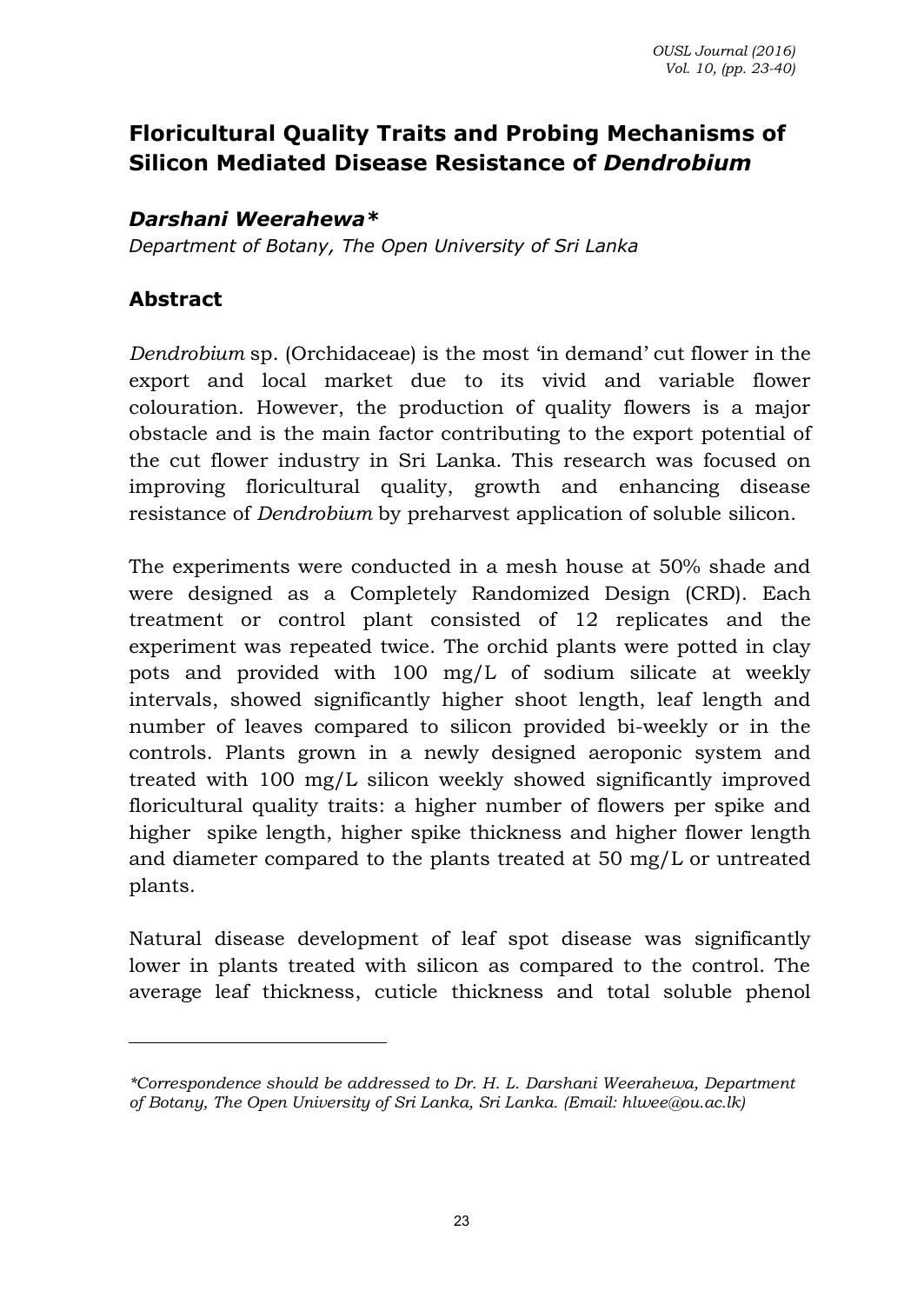content were significantly higher in plants treated with silicon. These results indicate that mechanical barriers in the form of cuticle thickness and leaf thickness contribute towards the reduction of disease development. Increased levels of total soluble phenols in leaves of silicon treated plants may be also contributing biochemically towards warding off disease.

#### **Keywords:** *Dendrobium*, floricultural quality, silicon, phenol, cuticle thickness

## **Introduction**

Floriculture is a profitable industry in Sri Lanka earning about 25% of the annual export income. *Dendrobium* sp. (Orchidaceae) is the most 'in demand' cut flower in the export and local market due to its vivid and variable flower colouration. However, the production of quality flowers is a major obstacle to the export potential of cut flowers in Sri Lanka. The control of *Dendrobium* floral diseases is currently achieved by application of systemic fungicides. However, the prolonged use of fungicides causes development of tolerant strains to fungicides. Further, the existing chemical strategies to combat these diseases are very expensive, environmentally unsound and hazadous. Hence, this research focused on developing disease control measures through induction of natural disease resistance mechanisms. Natural disease resistance in *Dendrobium spp* was induced or enhanced using abiotic elicitors, such as silicon in order to suppress development of disease during the preharvest phase and improve the floricultural quality of flowers.

No reseach so far has been carried out to improve the floricultural quality and reduce diseases of *Dendrobium* plant/flower using nonhazardous methods. The potential benefits of silicon nutrition in plants are extensively studied worldwide. Some of these include: the enhancement of growth and yield (Ma, 2004; Datnoff *et al.,* 2001), reduced cuticle transpiration and increased tolerance to lodging (Ma & Yamaji, 2006). It was observed that in rice, silicon stimulates erect growth enhancing light capturing ability and increases photosynthetic rates (Ma *et al.,* 1989). Other benefits of silicon in abiotic stress environments can be listed as, reduced mineral toxicity, and enhanced drought and frost tolerance (Ma, 2004). When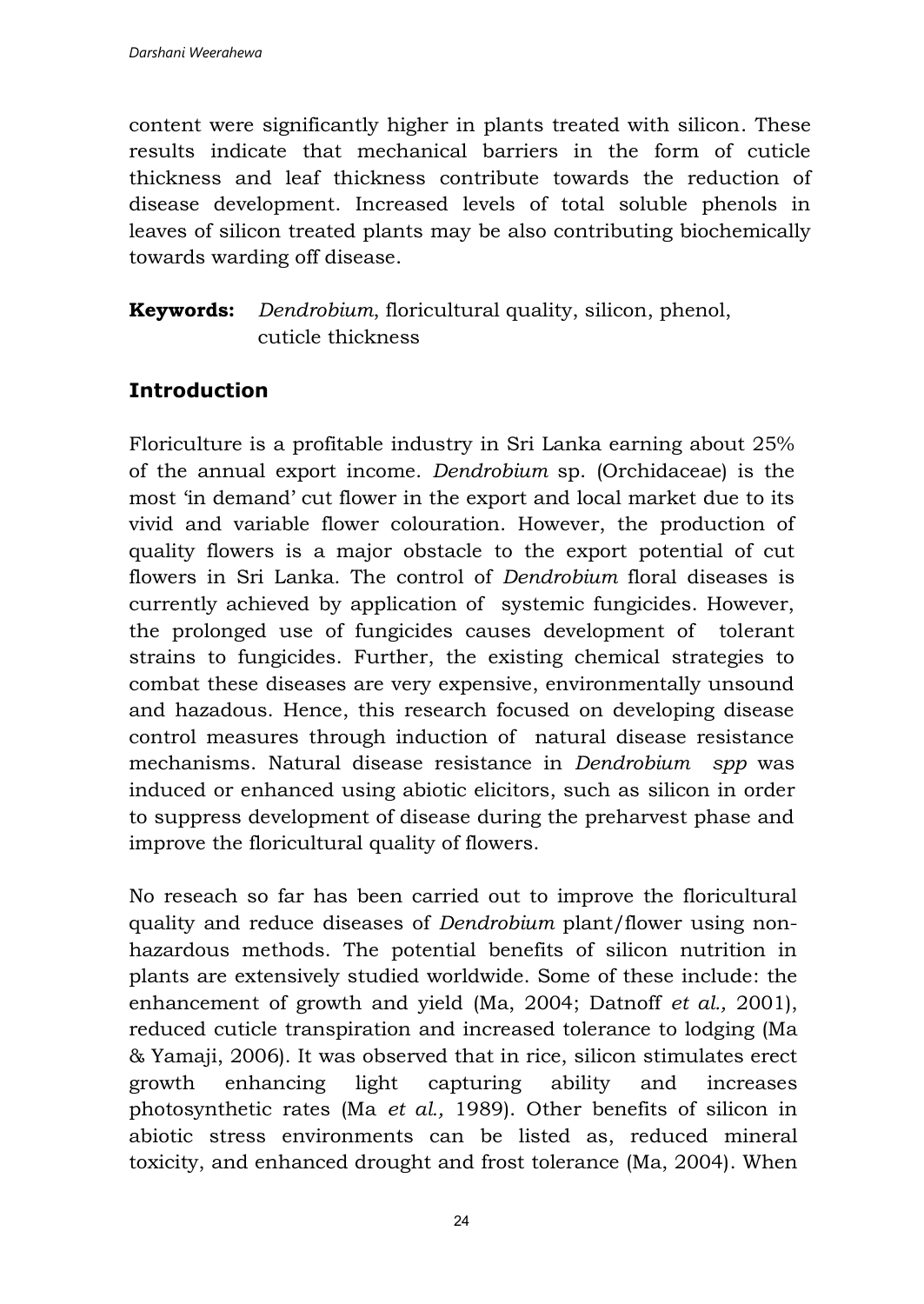considering biotic stresses, a number of studies showed that silicon alleviates pest and disease damages and powdery mildew in wheat (Belanger *et al.,* 2003), cucumber (Menzies *et al.,* 1992), anthracnose in capsicum (Jayawardena *et al.,* 2014a; Jayawardena *et al.,* 2014b ; Jayawardana *et al.,* 2015 & Jayawardana *et al.,* 2016), and anthracnose in tomato (Huang *et al.,* 2011 ; Weerahewa & David, 2015), Phythium root rot in cucumber (Cherif & Belanger, 1992) and Fusarium root rot (Safari *et al.,* 2012).

Defensive mechanisms enhanced by silicon are explained by various methods. Silicon has been proven to be effective in controlling various diseases and pests in many important crops via stimulating the plants forming a mechanical barrier against the infection at the infection site or producing antimicrobial compounds. Silicon deposited on the tissue surface acts as a physical barrier preventing physical penetration and/or making the plant cells less susceptible to enzymatic degradation by fungal pathogens. This mechanism is supported by the positive correlation between the Si content and the degree of suppression of diseases and pests. Resistance against penetration may be due to accumulation and polymerization of Si at sites of penetration (Kunoh & Ishizaki, 1975) and strengthening of cell walls (Kim *et al.,* 2002). Accumulation of Si on stems at infected sites of powdery mildew of *Arabidopsis*, made the plant more resistant against the pathogen, *Erysiphe cichoracearum* (Blaich & Grundhöfer, 1998). Further, Si accumulated and deposited beneath the cuticle forms a Si-cuticle double layer acting as a mechanical barrier against infections (Samuel *et al.,* 1991). Application of liquid potassium silicate suppressed conidial germination and appressorial formation of *Sphaerotheca aphanis* var. *Aphanis* which causes powdery mildew on strawberry (Kanto *et al.,* 2006).

Rodrigues *et al*. (2003) revealed that Si enhanced the accumulation of diterpenoid Phytoalexins in rice at infected sites, which controlled blast disease caused by *Magnaporthe grisea*. Defense response was induced by soluable Si in cucumber roots infected by *Pythium* spp. due to stimulation of chitinase activity and rapid activation of peroxidases and polyphenol oxidases. Glycosidically bound phenolics extracted from Si-treated plants displayed a strong fungistatic activity when subjected to acid or, β-glucosidase hydrolysis (Carver *et al.,* 1998).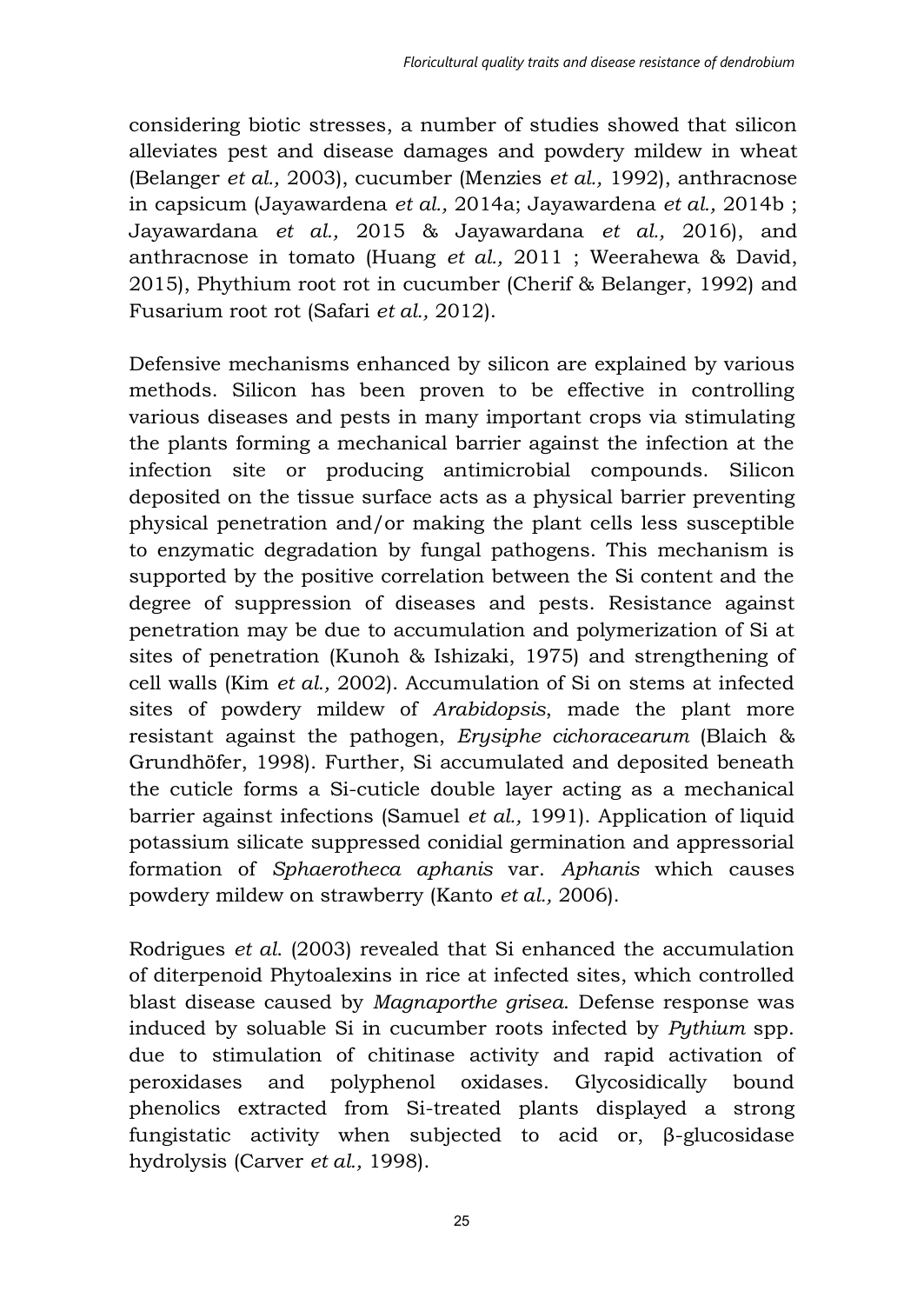Recent findings indicate that silicon supplimentation improved the quality of Gerbera (Savvas *et al*., 2002 ), Roses (Ehret *et al.,* 2005), Helianthus (Kamenidou *et al*., 2008), Sunflower and Zinnia (Kamenidou *et al.,* 2008, 2009).

The present research was carried out to investigate the effects of silicon supplementation and application time on growth parameters (stem length, leaf length and number of leaves), and some floricultural quality traits in flowers (days for anthesis, number of flowers per spike, flower size, length and diameter of spike) of *Dendrobium* orchids. The mechanism underlying the silicon on diseases was investigated by measuring the thickness of the cuticle and levels of phenols in the silicon treated leaves.

## **Materials and Methods**

#### **Plant Material**

Healthy, mature, tissue cultured, *Dendrobium* plants (12 month old, *cv. Ckai brownderby-TDC-23*, and 18 month old cv. Sonia) bought from the orchid nursery at the Department of Agriculture, National Botanical gardens, Peradeniya were used in the experiments.

Plants were kept in a mesh house at the Open University of Sri Lanka, Nawala. The mesh house environment provided the required 50% shade by shade nets, and misting of water was done to maintain the required temperature (28 °C) and high humidity (80% RH) levels. The recommended NPK (20: 20: 20) levels of fertilizer (01  $g/1L$  water) was provided bi-weekly.

# **Preharvest Application of Silicon**

#### **Application of silicon to potted orchid plants**

Three sets of *Dendrobium* plants of *cv. Ckai brownderby*, each containing 12 plants, in clay pots containing charcoal and tile pieces were used for this study.

Silicon suppliments were provided by applying sodium silicate (Sigma Aldrich Inc. USA) as a spray (5 mL of solution per plant as a fine mist) using a 1 L spraying bottle. One set of 12 plants were treated with sodium silicate (100 mg/L) at weekly intervals. The second set of  $12$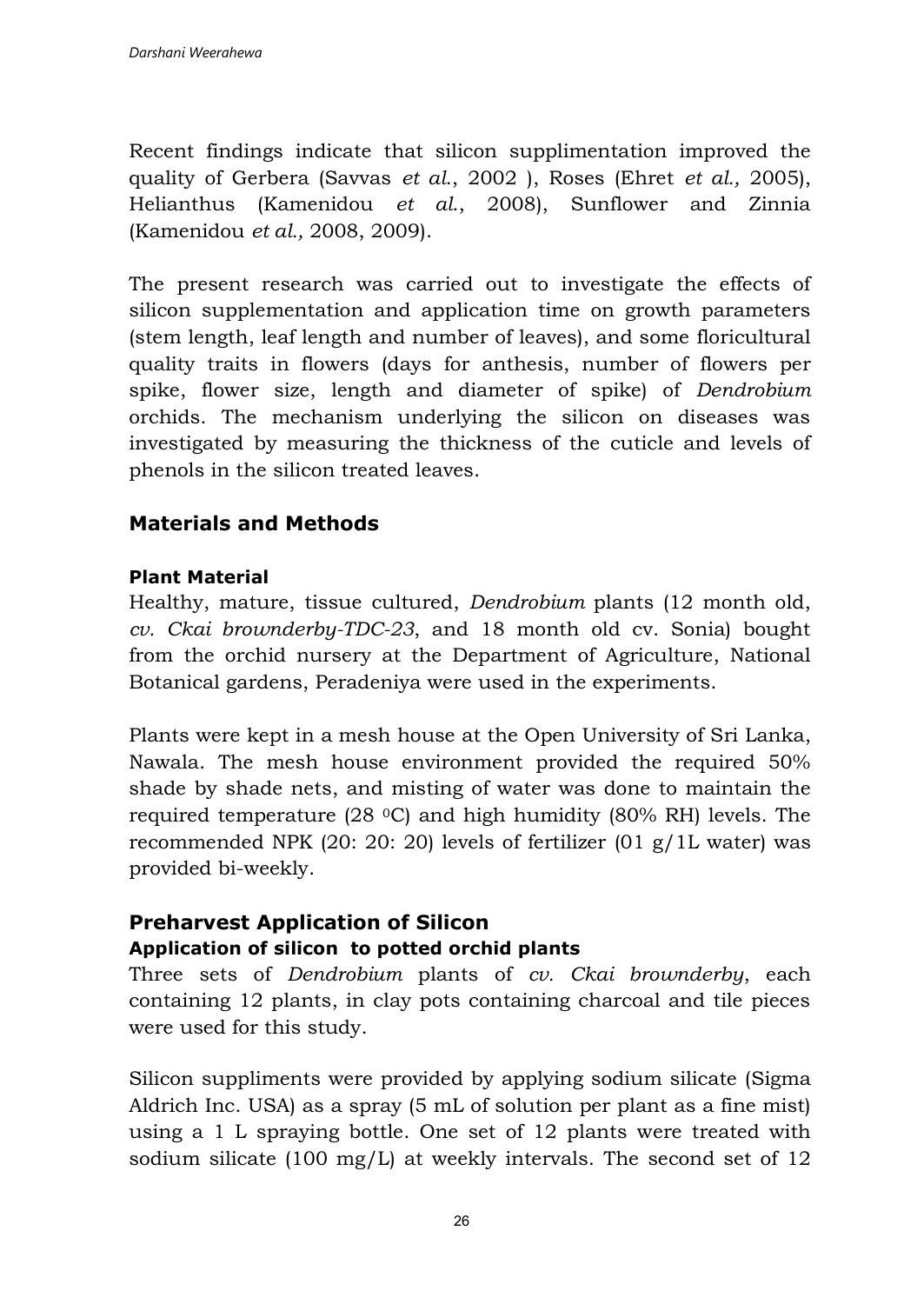plants with the same concentration of sodium silicate  $(100 \text{ mg/L})$  was applied bi-weekly. The third set of 12 plants was sprayed with only water and maintained as the control.

## **Application of Silicon to Plants Grown as an Aeroponics System**

Eighteen (18) month old *Dendrobium* sp. (*cv.Sonia*) was transplanted in an aeroponics system as illustrated in Fig. 1. Eight plants were put into net pots incorporating charcoal pieces. Fertilizer (Standard NPK (20: 20:20) was sprayed as a mist into boxes every day for a period of 5 min thrice daily using pipe systems and electric pump (Fig. 1). Three boxes were connected to the nutrient tank containing the above fertilizer and the excess solution was recycled. The diagramic view of the one box connected to the nutrient tank is given below. Similarly, 2 other boxes (Box 2 and 3 ) were connected to the nutrient tank.



**Figure 1.** Newly designed (Digramatic view) aeroponics system for cultivating *Dendrobium* 

Each box contained 8 plants and each plant in a specific box (Box 1) was sprayed with 50 mg/L of sodium silicate for 5 min. Plants in Box 2 with 100 mg/L of sodium silicate for 5 min and those in Box 3 were sprayed with water and maintained as the control. Silicon Treatment was given bi-weekly for a period of 12 months.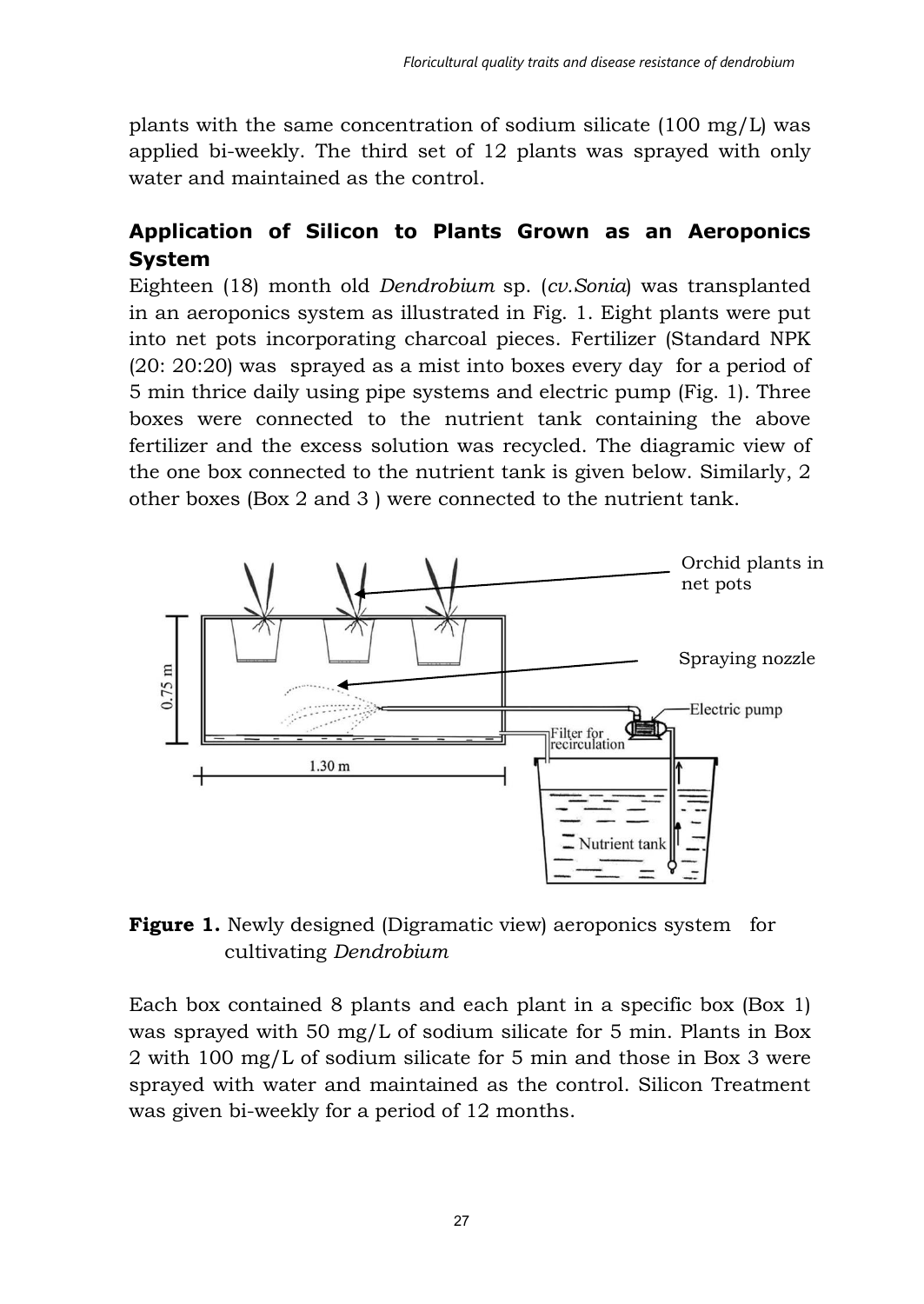#### **Effect of Silicon Supplimentation on Growth Parameters**

Stem length, leaf length and number of leaves per plant were measured in *Dendrobium* plants treated with silicon as growth parameters and compared with that of the control plants. The stem length was measured from the base of the plant at the soil surface to the apex or tallest point of the plant. Leaf length was measured from leaf base to apex in the third leaf from the apex of each plant. The average value for each of the above parameters was calculated per treatment monthly for several consecutive months.

#### **Effect of Silicon Supplimentation on Flower Quality Traits**

Some flower quality parameters: days for initiation of buds, flowers, number of flowers per spike, flower size (length and diameter), spike length, spike diameter were evaluated for the plants treated with silicon and compared with control plants. Measurements were recorded as stated above.

#### **Levels of Silicon in Silicon Treated Plants**

The amount of silicon absorbed by the leaves and stems was analyzed in plants treated with different levels of sodium silicate and untreated controls (12 plants per each treatment) by analyzing molybdate reactive silica  $(SiO<sub>2</sub>)$  by the molibdosilicate method using spectrometry (Clesceri *et al.,* 1998).

HCl  $(0.5 \text{ cm}^3)$  and ammonium molybdate solution  $(1.0 \text{ cm}^3)$  were added to  $25.0 \text{ cm}^3$  of sample solution. The solution was mixed thoroughly and was allowed to stand for 5–10 minutes. Then oxalic acid (1.0 cm3) was added to the same solution and was mixed thoroughly. The absorbance of the solution was measured at 410 nm after the addition of oxalic acid solution. The Si concentrations of the samples were measured by a plotted calibration curve using standard solutions (silicon) in the range of  $4-12 \text{ mg/L}$ . The blank (distilled water) was prepared in the same manner and the absorbance was measured.

#### **Disease Resistance of Silicon Treated Plants**

#### **Preharvest Disease Development**

Microscopic observations of diseased leaves showing characteristic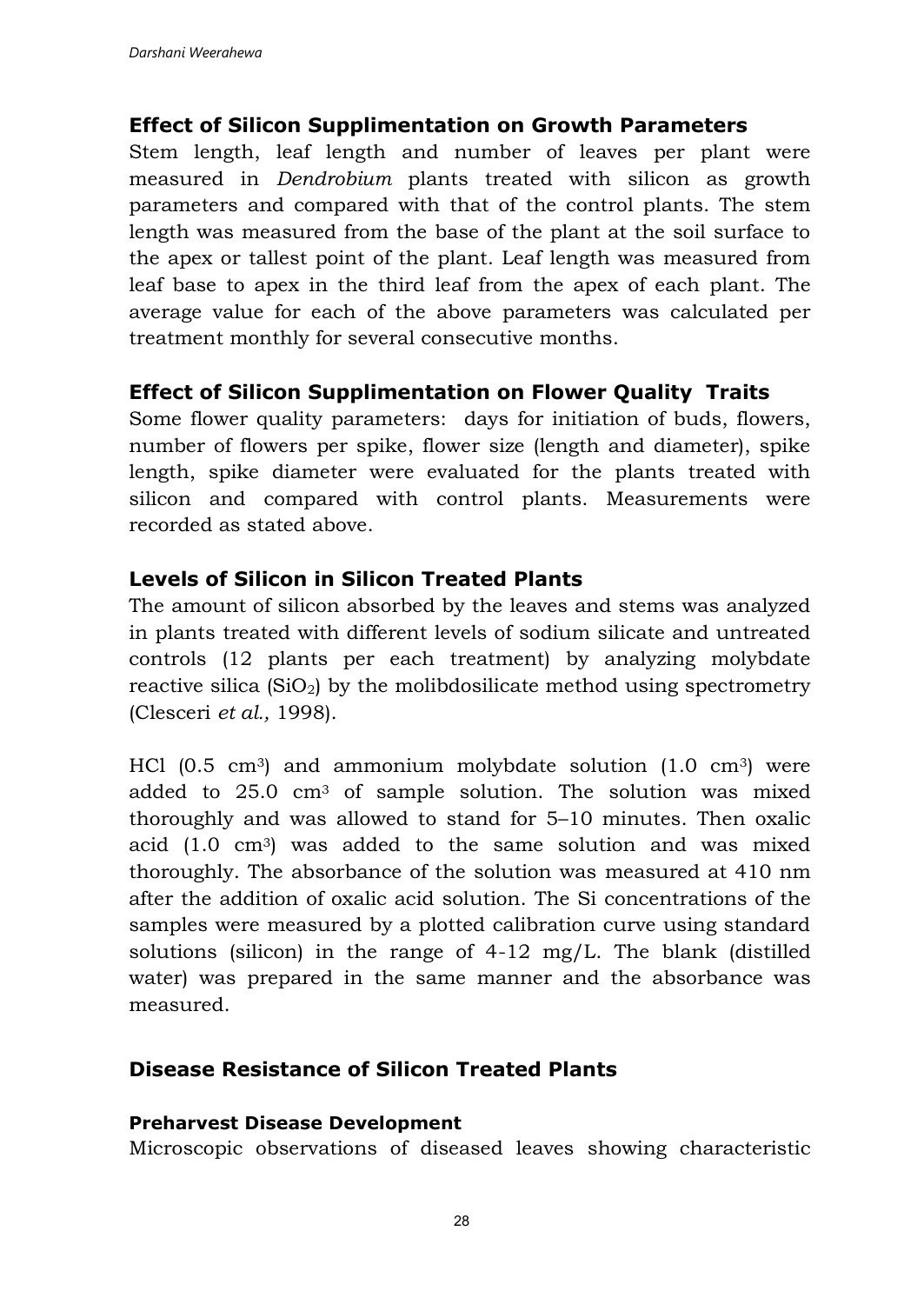symptoms of cercospora leaf spot indicated the presence of *Pseudocercospora* sp. As repeated attempts to cutivate on Potato Dextrose Agar failed, medium enriched with *Dendrobium* leaf extracts was used for cultivation of the causal agent. This resulted in limited growth of the causal agent, however as colony diameter showed very slow development and as sporulation was not observed, artificial inoculation was not possible.

Hence, natural disease development of leaf spot disease was observed in silicon treated and non treated control plants (Each treatment composed of 12 plants) using a visual scale of diseased leaf area ranging from 1-100%. Each replicate plant was observed for diseased leaves and the average disease severity per plant was recorded on a weekly basis for a period of three consecutive months.

#### **Histochemical Studies**

The leaf and cuticle thickness in Silicon treated and non-treated control plants, (12 plants each from silicon treated and control) was measured using a stage micrometer and eye piece graticule (Graticules Ltd.) by observing under the low and high power respectively of a light microscope (Micros, Austria).

#### **Analysis of Phenol Compounds**

Total soluble and cell wall bound phenols in plant leaves were analysed using colourimetry (adapted from Ascensao and Dubery, 2003). Leaves showing 25% natural disease development were selected and assayed inorder to investigate the induced phenolics.

## **Total phenol levels**

Fresh plant leaves (12 per each treatment) were ground in 80% Methanol (two grams fresh weight in 10 mL) and centrifuged at 3000 rpm (HITACHI-HIMAC) for 10 minutes. The supernatant was filtered through Whatman No.1 filter paper and used for analysis of total soluble phenols while the residue was used for analysis of cell wall bound phenolics. An equal volume of 50% Folin-Ciocalteu reagent  $(v/v)$  was added to 2 mL of the filtrate, mixed well and left for about 3 minutes. An equal volume of Sodium carbonate (7.5%) was added to the above mixture and left to stand for 1 hr at  $25^{\circ}$ C. Any resultant particles were filtered off and absorbance was measured at 765 nm using a UV visible spectrophotometer (Model Labomed UVD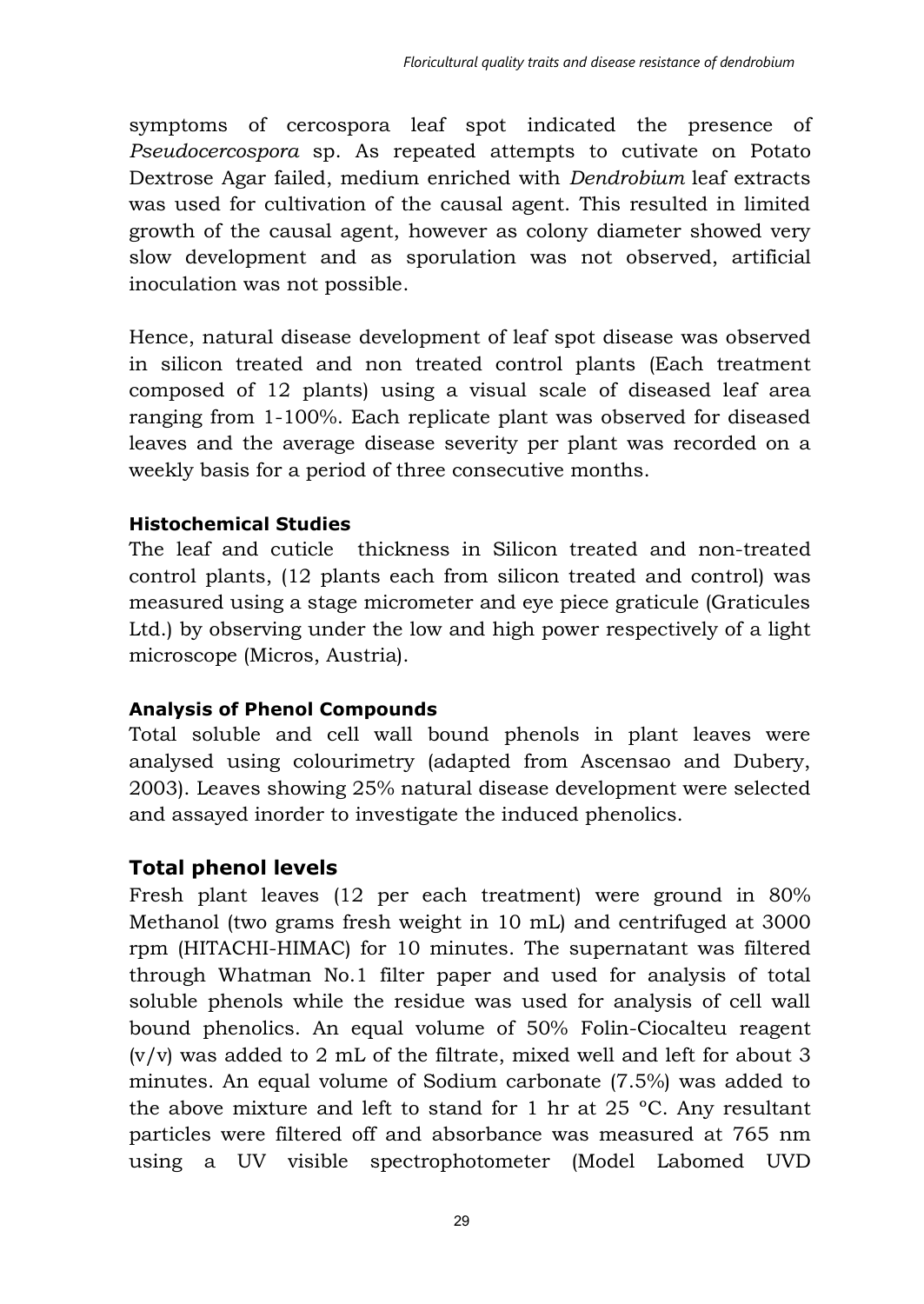3000/3200, USA) (Ascensao and Dubery, 2003).

## **Cell Wall Bound Phenol Levels**

The residue obtained as above was dried at  $70^{\circ}$ C for 24 hrs to obtain the alcohol insoluble residue (AIR). The AIR was suspended in 0.5M NaOH (1 mL/10 mg) and left for 1 hr at 96 °C. The supernatant was acidified to pH 2 with HCl and centrifuged at 3000 rpm for 10 min. The supernatant was extracted into an equal volume of anhydrous diethyl ether. This extraction was repeated two more times, pooled, evaporated to dryness and then resuspended in an equal volume of 80% methanol and subjected to the Folin assay described above. Absorbance was measured at 765 nm (Ascensao and Dubery, 2003).

#### **Results and Discussion**

#### **Effect of Silicon Supplementation on Growth Paramenters**

#### **Shoot Length**

All plants either weekly or bi-weekly treated with 100 mg/L silicon showed a higher shoot length compared to controls. Plants treated with silicon bi-weekly showed the highest value compared to plants treated weekly with silicon or non treated control. The lowest shoot length was observed in non treated control plants. A significant increase in stem height of plants treated with silicon was observed compared with the control plants. However, there was no significant difference between the stem height of plants sprayed with silicon at weekly intervals and bi-weekly.

#### **Leaf Length and Number of Leaves**

Plants treated with silicon either weekly or bi-weekly showed a higher leaf length and number of leaves. The highest was observed in plants treated with silicon at weekly intervals. However, no significant difference in the values of leaf length and number of leaves was observed in treated plants compared with the controls. Silicon treament given at weekly intervals had more impact on increasing the leaf length and number of leaves of *Dendrobium* Orchids. It has been recorded by Vendrame *et al.* 2010, that the application of  $KSiO<sub>3</sub>$  affect overall growth of *Phalaenopsis* orchid lines and increased fresh weight and dry weight of root shoot and whole plant over the controls.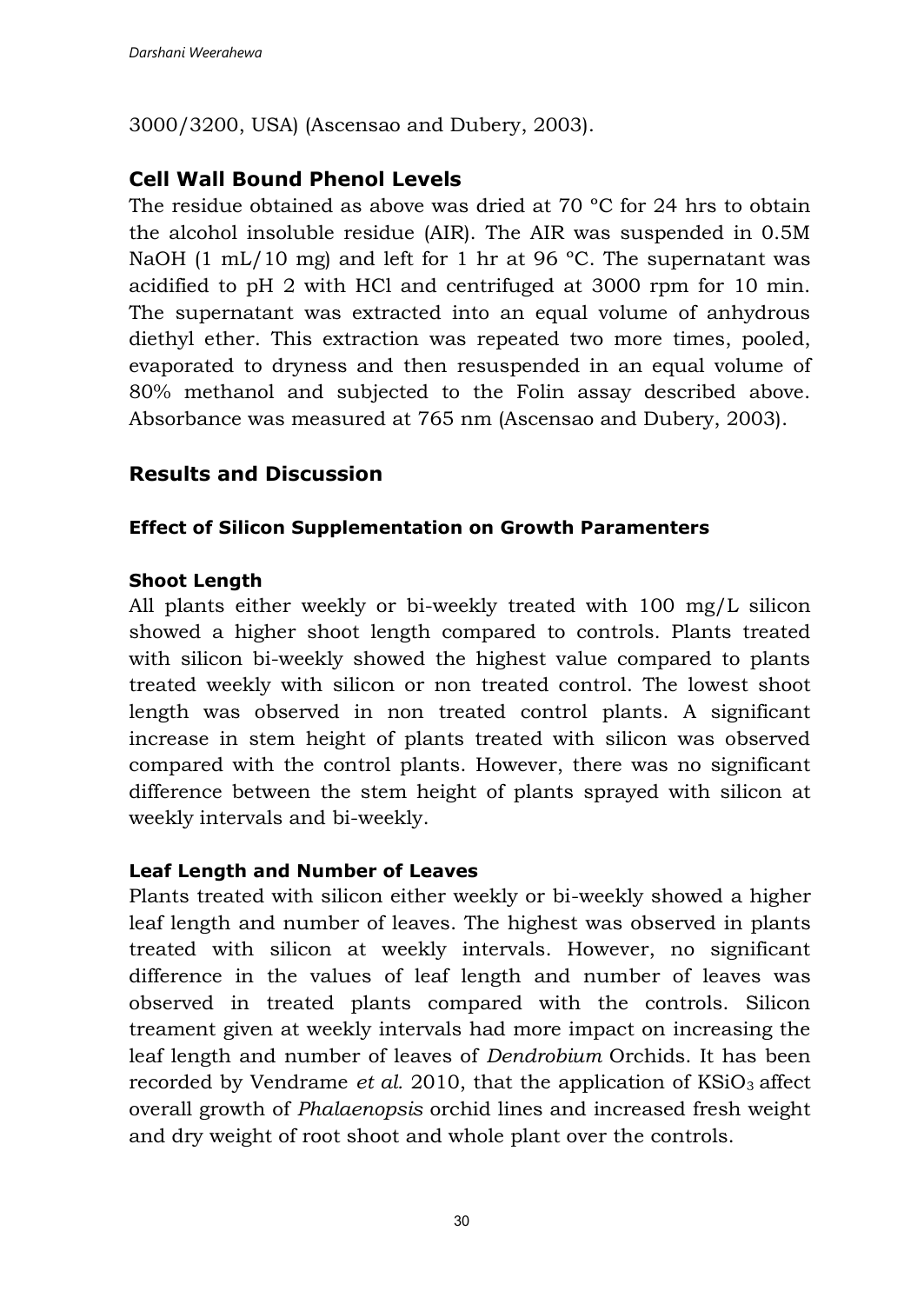# **Effect of Silicon Supplimentation on Floricultural Quality Traits**

The lowest time was taken for intiation of buds (24 months) and flowers (25 months) in orchid plants treated with silicon at 100 mg/L weekly intervals. This was significanly different with the plants treated with silicon at bi-weekly intervals and non treated plants with silicon (Table 1).

There were significanly a higher number of flowers (14) in a spike in plants treated with silicon at weekly intervals compared to plants provided with silicon at bi-weekly intervals (flowers in a spike -11) and in non treated controls. The highest length and diameter of flowers (9 cm, 7.4 cm) was observed in the plants provided with silicon at weekly intervals. The plants recieving silicon bi-weekly, the length and diameter of flowers were 8.2 cm, 6.2 cm or in non treated controls, where these were 8.5 cm and 6.0 cm.

Similarly, the orchid plants provided with silicon at weekly intervals have shown significantly a higher length of the spikes (63.20 cm) and diameter (3.07 cm) compared to the plants provided with silicon biweekly (spike length-58.70 cm: diameter-1.97 cm) or non treated with silicon (spike length-59.16 cm: diameter-1.96 cm). It can be concluded that Silicon treatment given at weekly intervals had significantly improved the floricultural quality parameters; early bud and flower intiation, increasing the number of flowers in a spike, diameter, length of flowers, thicker spike thickness and length of *Dendrobium* flowers compared to the plants treated bi-weekly with silicon (100 mg/L) or non treated control plants.

Similar observations have been recorded in sunflower and Zinnias by Kamenidou *et al.,* 2008 & 2009. The diameter of sunflower was significantly increased and flowers had thick straight stems, and increased plant height when silicon was applied as sodium or potasium silicate to the plants as root drenches or foliar spray. The basal stem diameter of 'Zinnias' was also increased when Potassium silicate was applied as a weekly drench at 100 mg/L.

Savvas *et al.* 2002 also reported that crop quality of Gerbera improved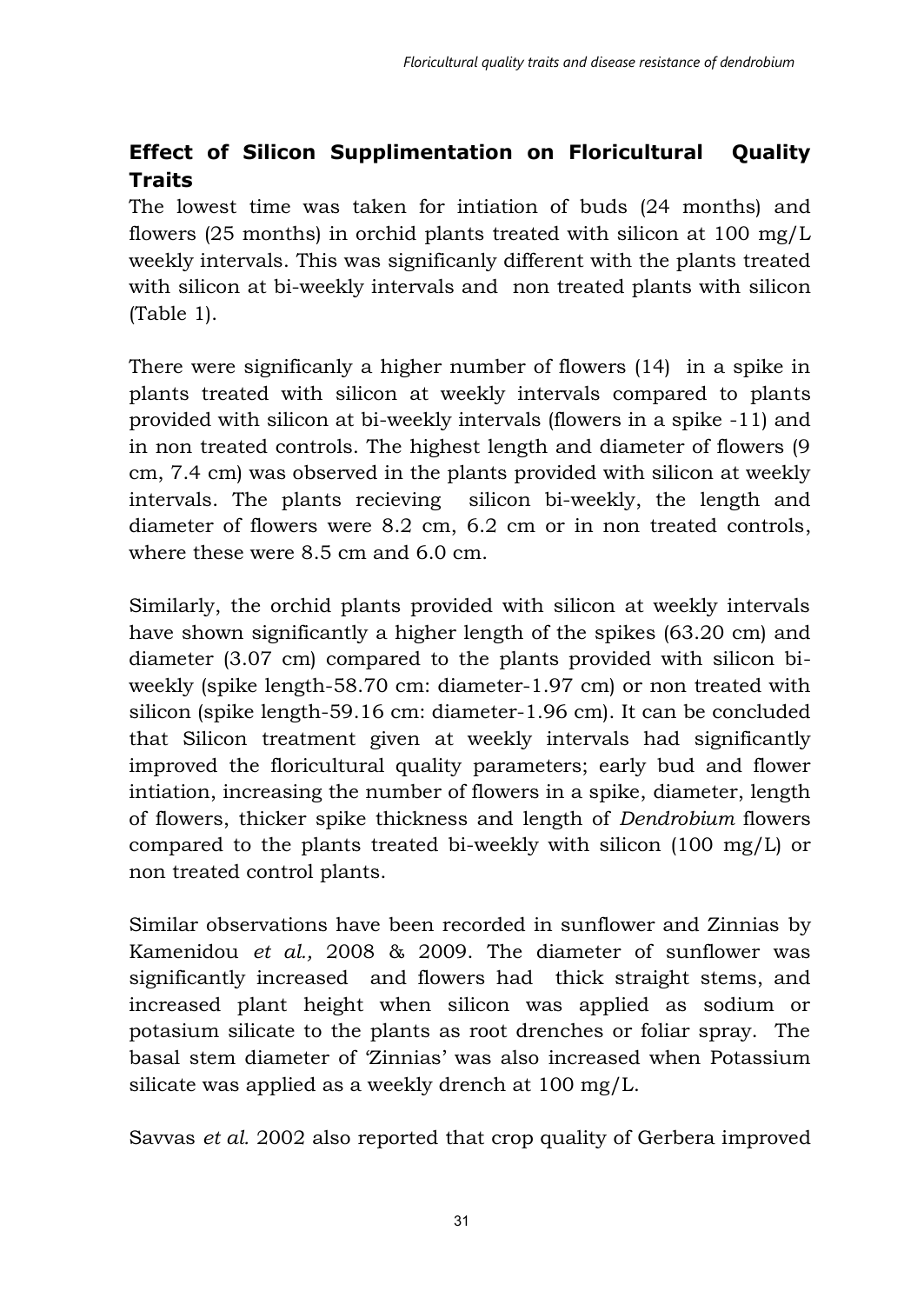by having thick stems and quality flowers. Similary, Kamenidou *et al.*  2010 also recorded that Gerbera produced thicker flower pedancles, increased flower diameter, increased height and flowered earlier when treated with sodium silicate. The silicon treated roses also possessed thick stems when treated with silicon (Ehret *et al*., 2005). All these finding are in agreement with the present study on effects of silicon in improving the floricultural quality traits of *Dendrobium* orchids.

Preharvest disease caused by *Pseudocercospora* sp was reduced by over 60% in *Dendrobium* plants treated with 100 mg/L weekly intervals than the plants treated with 100 mg/L Silicon at bi-weekly intervals or non treated control plants (data not shown).

| Treatments            | Months<br>for<br>anthesis | Month for<br>Flower<br>initiation | No of<br>Flowers   | Flower<br>Length<br>(cm) | Flower<br>diameter<br>(cm) | Spike<br>length<br>(cm) | Spike<br>thickne<br>ss (cm) |
|-----------------------|---------------------------|-----------------------------------|--------------------|--------------------------|----------------------------|-------------------------|-----------------------------|
| Silicon<br>(100)      |                           |                                   |                    |                          |                            |                         |                             |
| mg/L                  | 24a                       | 25a                               | 14.40a             | 9.00a                    | 7.40a                      | 63.10a                  | 3.07a                       |
| weekly                |                           |                                   |                    |                          |                            |                         |                             |
| Silicon bi-<br>weekly | 25 <sup>b</sup>           | 26 <sup>b</sup>                   | 11.20 <sup>b</sup> | 8.20 <sup>b</sup>        | 6.20 <sup>b</sup>          | 58.70 <sup>b</sup>      | 1.97b                       |
|                       |                           |                                   |                    |                          |                            |                         |                             |
| Control               | 25.6 <sup>b</sup>         | 26.6 <sup>b</sup>                 | 11.00 <sup>b</sup> | 8.5 <sup>b</sup>         | 6.00 <sup>b</sup>          | 59.16 <sup>b</sup>      | 1.96 <sup>b</sup>           |

**Table 1.** Effects of silicon supplimentation on floricultural quality

Different letters denoted by supercripts indicate the significant difference at  $P \leq 0.05$  from the Duncan Multiple Range Test.

Table 2. Effect of different levels of silicon on floricultural quality

| Treatment          | No of<br>flowers | Flower<br>Length<br>(cm) | Flower<br>Diameter (cm) | Spike length<br>(c <sub>m</sub> ) | Spike<br>Thickness<br>(cm) |
|--------------------|------------------|--------------------------|-------------------------|-----------------------------------|----------------------------|
| $50 \text{ mg/L}$  | 5.2 <sup>a</sup> | 8.0 <sup>a</sup>         | 7.2 <sup>b</sup>        | $23.5^{\rm a}$                    | 1.6 <sup>a</sup>           |
| $100 \text{ mg/L}$ | 8.9 <sub>b</sub> | 8.5 <sup>b</sup>         | 7.8a                    | 32.5 <sup>b</sup>                 | 2.8 <sup>b</sup>           |
| Control            | 5.5a             | 7.8a                     | 7.2a                    | 26.6a                             | 1.6a                       |

 Different letters denoted by supercripts indicate the significant difference at  $P \le 0.05$  from the Duncan Multiple Range Test.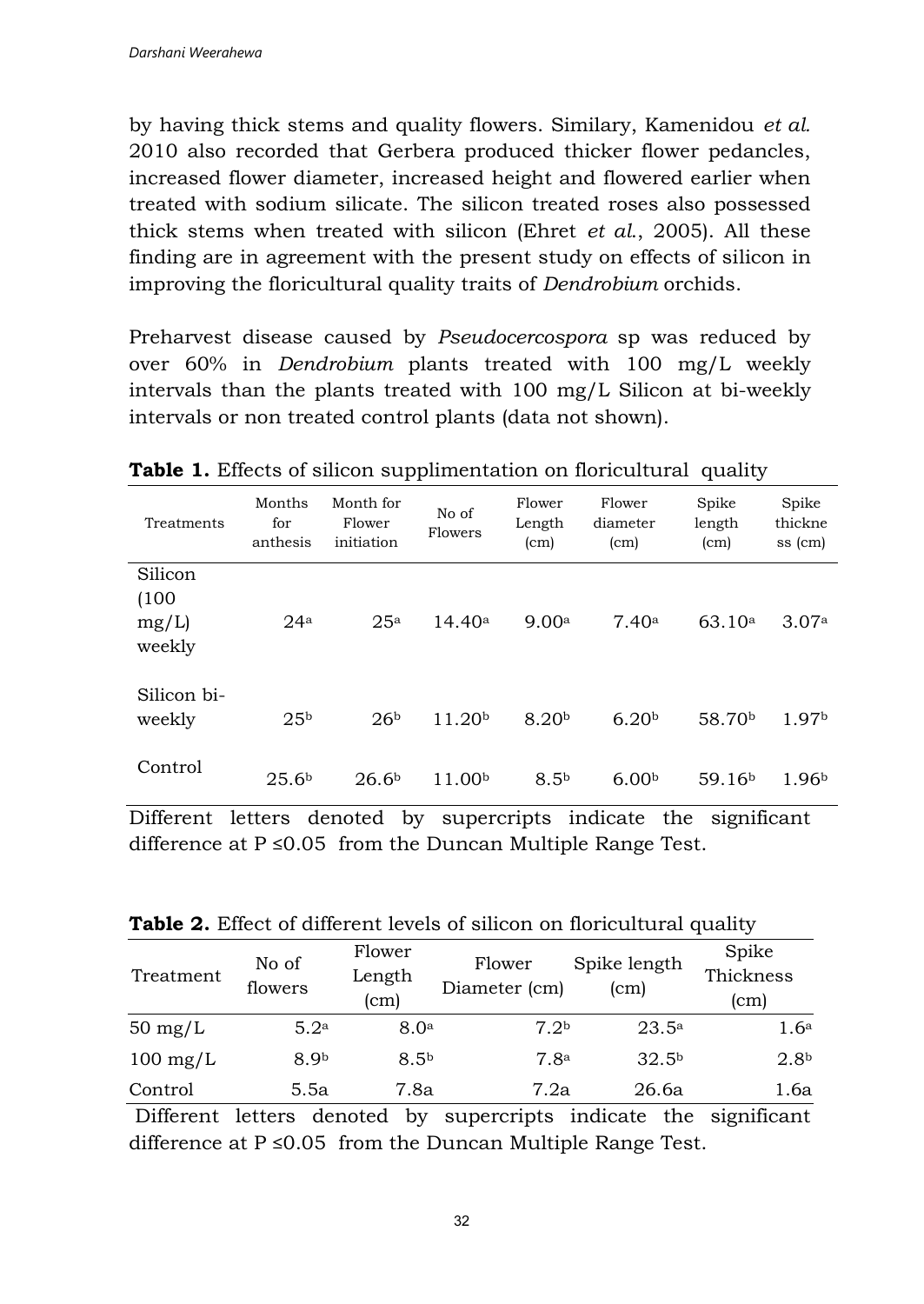## **Levels of Silicon in Silicon Treated Plants**

The amount of silicon absorbed by the leaves and stems was analyzed in plants treated with different levels of sodium silicate and untreated controls, using spectrophotometry. However, an increase of silicon levels of root or shoot or leaves was not observed in silicon treated plants compared to the control. The analysis of silicon of plant material was done to quantify presence of molybdate reactive silica  $(SiO<sub>2</sub>)$  and this form of silica may not be the silicon present in the treated plant. Therefore, results obtained from this experiment had no any effect with the silicon treated and control plant.

## **Effect of Silicon Supplimentation on Orchids Cultivated in Aeroponics System**

*Dendrobium* cv. *Sonia* grown in the aeroponics system treated with silicon either 50 mg/L or 100 mg/L were shorter than the control. The lowest height was observed in the plants treated with Silicon at 50 mg/L. Silicon treated plants grown in the aeroponic system showed an average higher number of flowers per spike, greater spike thickness and longer spike length compared to untreated control and plants treated with 100 mg/L silicon levels.



**Figure 2.** Natural disease development (Leaf spot disease) as shown by % infected leaf area in silicon treated and control plants.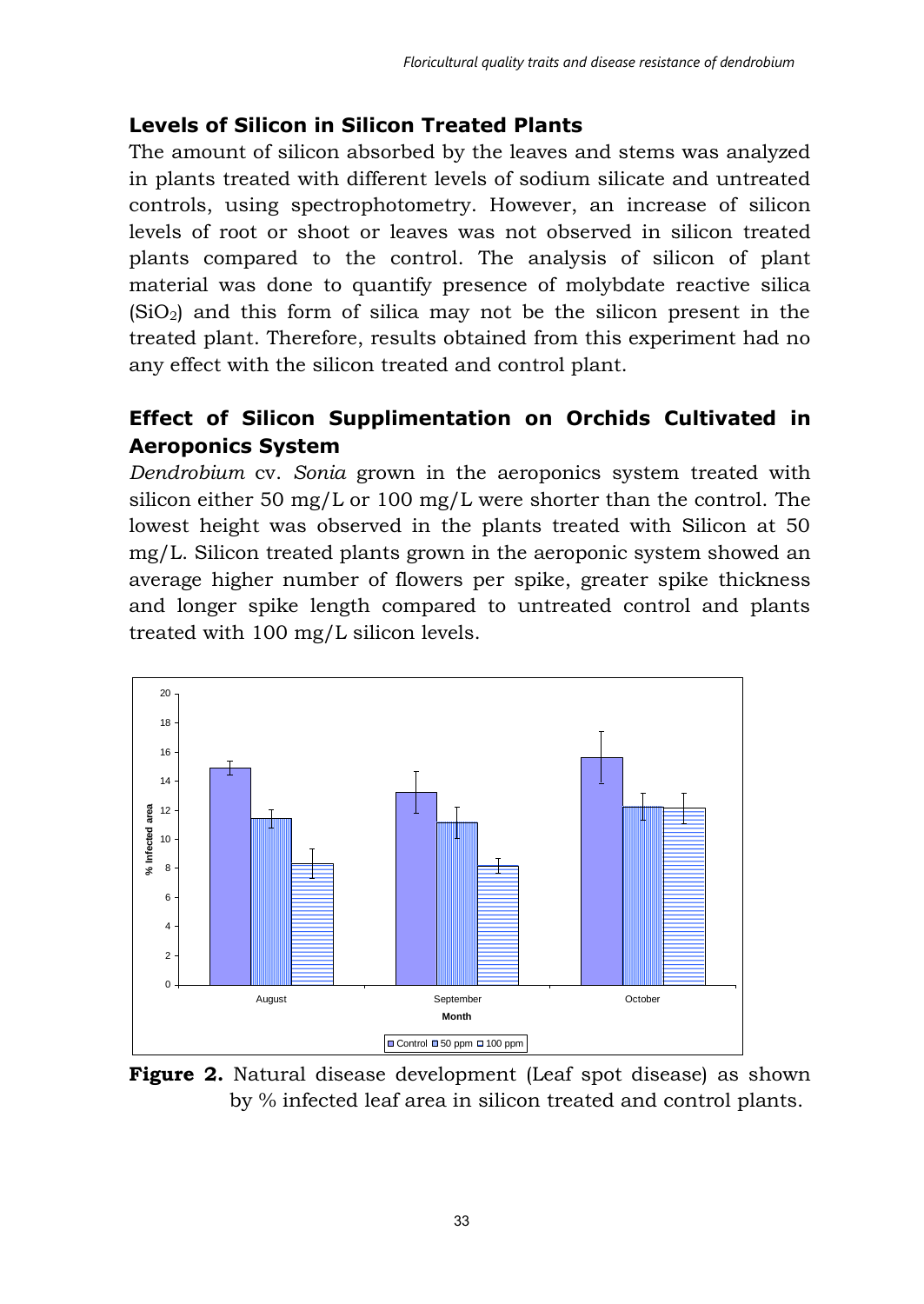#### **Effect of silicon on Disease Development of Leaves**

Natural disese development of leaf spot disease was lower in silicon treated plants as compared to the control throughout the period of evaluation. The lowest disease development was recorded in the 100 mg/L silicon treated plants.

| ,,,,,,,,,,         |                 |                                                  |
|--------------------|-----------------|--------------------------------------------------|
| <b>Treatment</b>   |                 | Average leaf thickness Average cuticle thickness |
|                    | (mm)            | $(\mu m)$                                        |
| Control            | $0.9 \pm 0.05$  | 15.75±1.20                                       |
| $50 \text{ mg/L}$  | $1.12 \pm 0.04$ | $20.6 \pm 1.28$                                  |
| $100 \text{ mg/L}$ | $1.22 \pm 0.06$ | $23.42 \pm 1.22$                                 |

**Table 3.** Effect of Silicon on leaf and cuticle thickness of *Dendrobium* orchid

The results indicate that leaf thickness and cuticle thickness are significantly higher in silicon treated plants when compared with the control. The effect of silicon on cuticle and leaf thickness increased with the increase in silicon concentrations.



**Figure 3.** Total soluble phenol content in plants grown in the aeroponic system and treated with varying concentrations of silicon

The total soluble phenol content was higher in both silicon treated at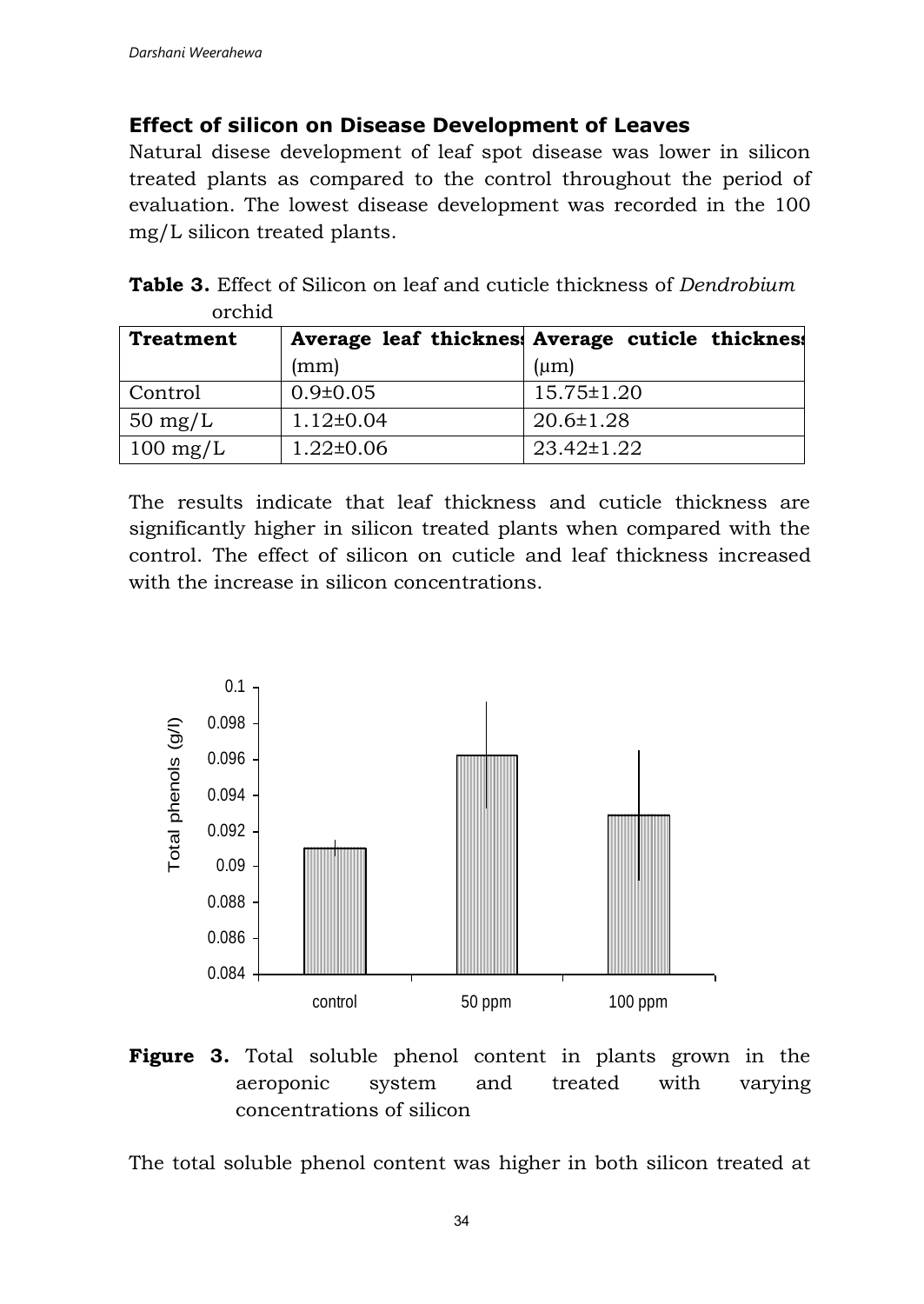50 mg/L or at 100 mg/L silicon treated plants when compared with control plants. Among the treatments, the total soluble phenol content was higher in the 50 mg/L treatment. Contrastingly, the cell wall bound phenol content was lowest in the 50 mg/L silicon application  $(0.033 \text{ g/l } \pm 0.0006)$  while the control and the 100 mg/L treatment gave higher values of 0.048±0.005 and 0.044±0.007 respectively.

## **Conclusions and Recommendations**

All 100 mg/L silicon treated plants either weekly or bi-weekly showed a higher shoot length, higher leaf length and number of leaves compared to controls. Silicon treatment given at weekly intervals had significantly improved the floricultural quality of *Dendrobium* flowers compared to the plants treated bi-weekly with silicon (100 mg/L) or non treated control plants.

Plants grown in aeroponics system and treated with 50 mg/L silicon weekly showed better floricultural quality traits such as a higher number of flowers per spike and greater spike length, while the 100 mg/L treatment showed greater spike thickness and greater flower length and diameter. The overall observation during research was improved floricultural quality traits: a higher number of flowers per spike and higher spike length, higher spike thickness and higher flower length and diameter of *Dendrobium*.

Natural disease development, leaf spot disease was recorded as, percentage of leaf showing disease symptoms. Natural disease development was significantly lower in plants treated with silicon as compared to the control. This trend was observed consistantly throughout the three months of disease evaluation. Average leaf thickness and cuticle thickness were significantly higher in plants treated with silicon as was the total soluble phenol content. These results indicate that mechanical barriers in the form of cuticle thickness and leaf thckness contribute towards the reduction of disease development. Increased levels of total soluble phenols in leaves of silicon treated plants may be also contributing biochemically towards warding off disease. However, significantly higher levels of cell wall bound phenols were not observed in silicon treated plants in this study.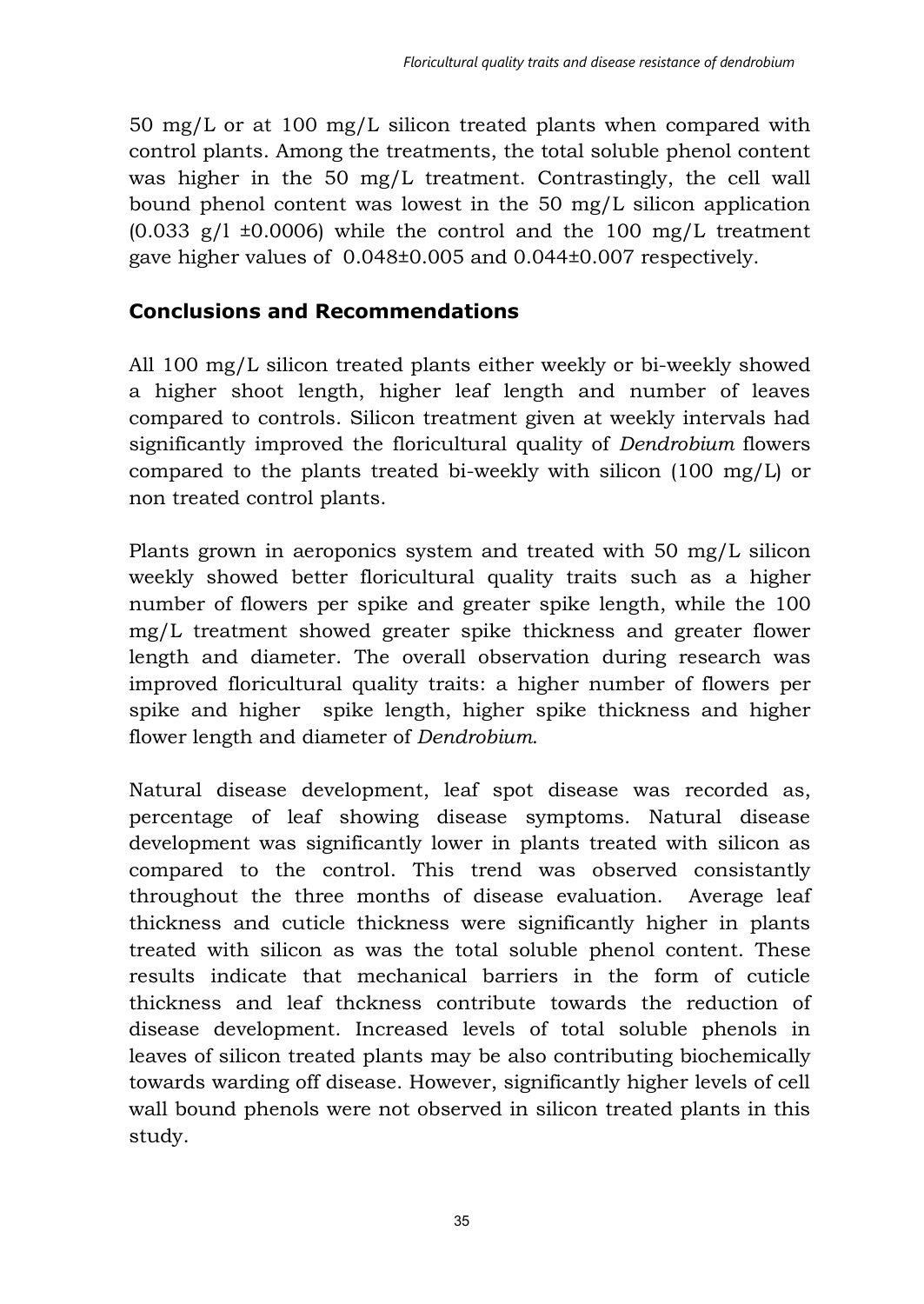## **Acknowledgement**

Author gratefully acknowledged the Faculty Research Grant (2013), from the Open University of Sri Lanka, and Dr KOLC Karunanayake, Nelum Peris and Sachini Lalanthika for the support given for data collection.

## **References**

- Ascensao, A. R. F. D. C. & Dubery, I. A. (2003). Soluble and wallbound phenolics and phenolic polymers in Musa acuminata roots exposed to elicitors from *Fusarium oxysporum* f.sp. cubense. *Phytochemistry,* 63, 679–686. [http://dx.doi.org/10.1016/S0031-9422\(03\)00286-3](http://dx.doi.org/10.1016/S0031-9422(03)00286-3)
- Belanger, R. R., Benhamou, N. & Menzies, J. (2003). Cytological Evidence of an Active Role of Silicon in Wheat Resistance tp Powdery Mildew (*Blumeria graminis* f. sp. tritici). *Biochemistry and Cell Biology, 93*(4), 402-411.
- Blaich, R. & Grundhöfer, H. (1998) Silicate incrusts induced by powdery mildew in cell walls of different plant species. *Journal of Plant Disease Protection,* 105, 114-120.
- Cherif, M. & Belanger, R. (1992). Use of potassium silicate ammendments in recirculating nutrient solutions to supress *Phythium ultimum* on long English cucumber. *Plant Disease, 76*, 1008-1011. <http://dx.doi.org/10.1094/PD-76-1008>
- Clesceri, L. S. Greenberg, A. E. & Eaton, A. D. (1998). Standard methods for the examination of water and wastewater. 20th ed. American Public Health Association, Washington; 1325 p. ISBN 0875532357.
- Datnoff, L. E., Snyder, G. H & Korndorfer, G. H. (2001). *Silicon in Agriculture.* Amsterdam: Elsevier Science.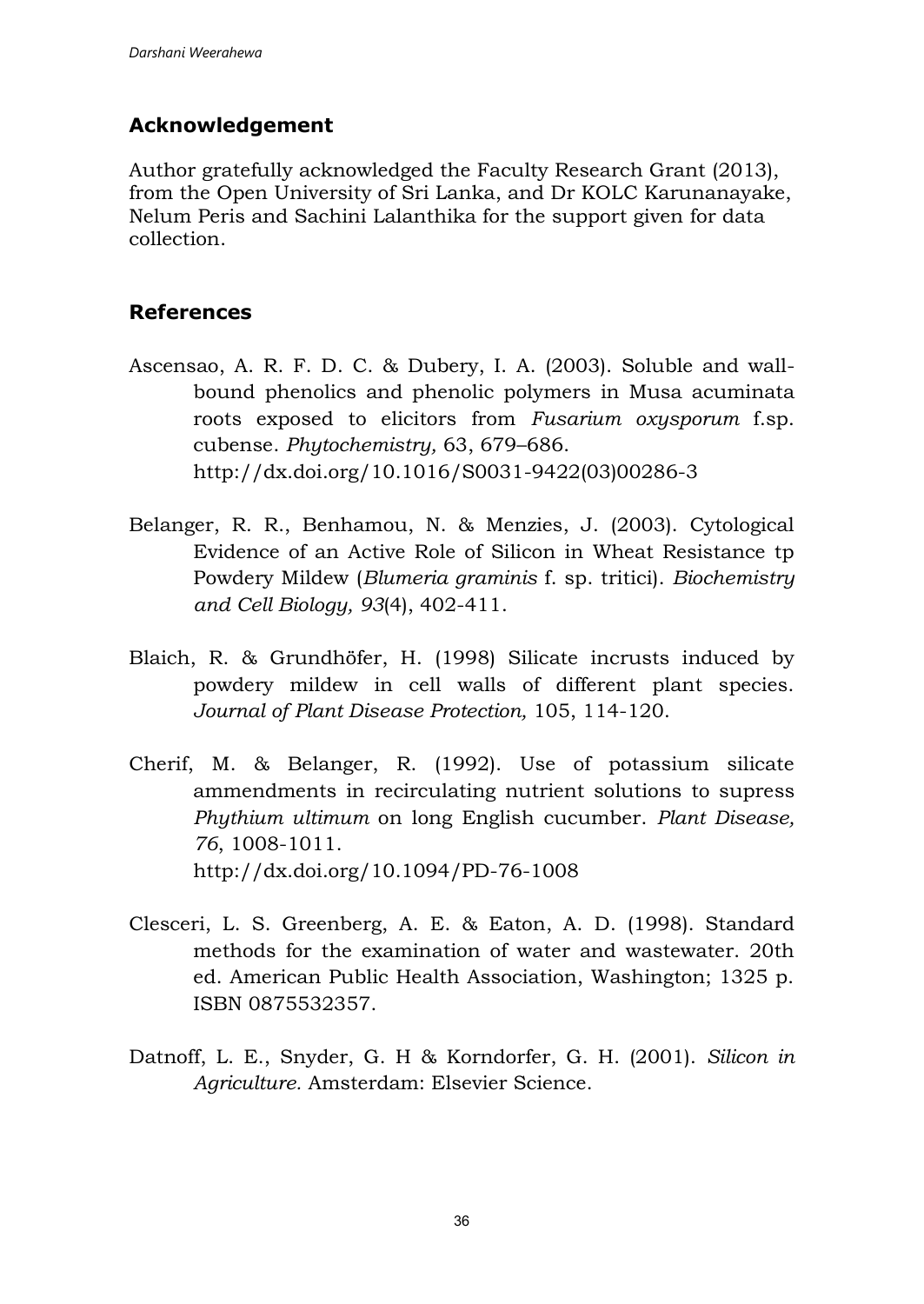- Ehret D. L., Menzies J. C. & Helmer, T. (2005). Production and quality of green house roses in recirculating nutrient systems. *Scientia Horticulture* 106, 103-113. <http://dx.doi.org/10.1016/j.scienta.2005.03.002>
- Huang, C., Roberts, P. & Datnoff, L. (2011). Silicon supresses Fusarium crown rot and root rot of tomato. *Journal of Phytopathology, 159* (7-8), 546-554. <http://dx.doi.org/10.1111/j.1439-0434.2011.01803.x>
- Jayawardana, H. A. R. K., Weerahewa, H. L. D. & Saparamadu, M. D. J. S. (2014)a. Silicon supplimentation by rice hull leachate on the growth, yield, fruit parameters and anthracnose disease resistance of capsicum 'MuriaF1'. *International Journal of Multidisciplinary Studies,* 1(1), 33-39.
- Jayawardena, H. A. R. K., Weerahewa, H. L. D. & Saparamadu, M. D. J. S. (2014)b. Effect of root or foliar application of soluble silicon on plant growth, fruit quality and anthracnose development of capsicum. *Tropical Agricultural Research,*   $1(26)$ , 74 – 81.
- Jayawardana, H. A. R. K., Weerahewa H. L. D. and Saparamadu, M. D. J. S. (2016). Rice hull as a silicon source in simplified hydroponic system to enhance anthracnose disease resistance and some growth and fruit parameters of capsicum. *International Journal of Recycling of Organic Waste in Agriculture. DOI 10.1007/s40093-015-0112-4* <http://dx.doi.org/10.1007/s40093-015-0112-4>
- Kamenidou, S., Cavins, T. J. & Marek, S. (2008). Silicon supplements affect floricultural quality traits and elemental nutrient concentrations of greenhouse produced Gerbera. *Scientia Horticulture,* Vol 123, 390-394. <http://dx.doi.org/10.1016/j.scienta.2009.09.008>
- Kamenidou, S., Cavins, T. J. & Marek, S. (2009). Evaluation of silicon as a nutritional supplement for greenhouse Zinnia production. *Scientia Horticulture*, Vol 119, 297. <http://dx.doi.org/10.1016/j.scienta.2008.08.012>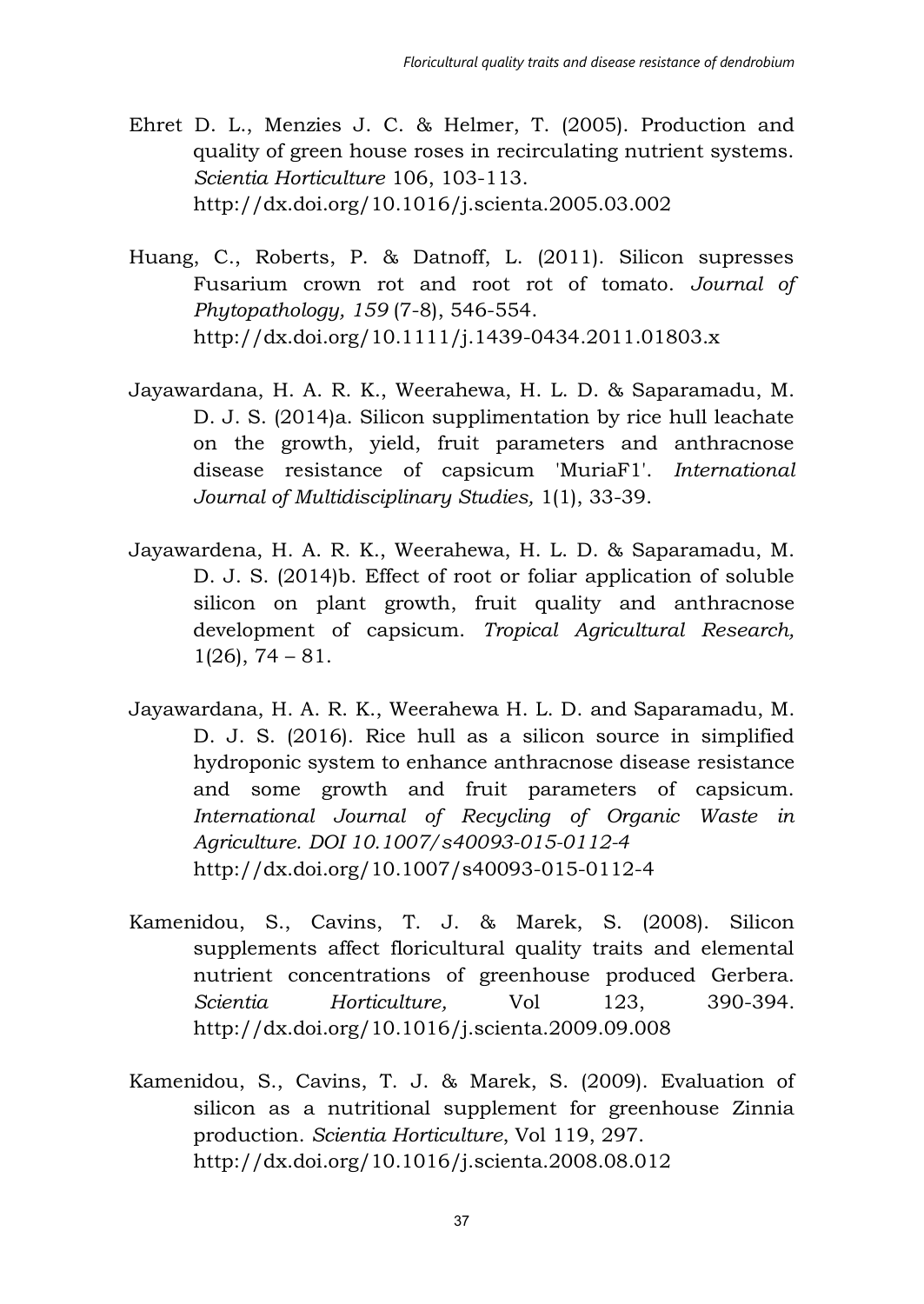- Kamenidou, S., Cavins, T. J. & Marek, S. (2010). Silicon supplements affect floricultural quality traits and elemental nutrient concentrations of greenhouse produced Gerbera. *Scientia Horticulture*, 123, 390-394. <http://dx.doi.org/10.1016/j.scienta.2009.09.008>
- Kanto, T., Miyoshi, A., Ogawa, T., Maekawa, K. & Aino, M. (2006). Suppressive effect of liquid potassium silicate on powdery mildew of strawberry in soil. *Journal of General Plant Pathology* 72(3): 137-142. <http://dx.doi.org/10.1007/s10327-005-0270-8>
- Kim, S. G., Kim, K. W., Park, E. W. & Choi, D. (2002). Siliconinduced cell wall fortification of rice leaves; A possible cellular mechanism of enhanced host resistance to Blast. *Phytopathology, 92*(10), 1095-1103. <http://dx.doi.org/10.1094/PHYTO.2002.92.10.1095>
- Kunoh, H. & Ishizaki, H. (1975). Silicon levels near penetration sites of fungi on wheat, barley, cucumber and morning glory leaves. *Physiological Plant Pathology*, 5, 283-287. [http://dx.doi.org/10.1016/0048-4059\(75\)90094-6](http://dx.doi.org/10.1016/0048-4059(75)90094-6)
- Ma, J. F. (2004). Role of silicon in enhancing the resistance of plants to biotic and abiotic stresses. *Soil Science and Plant Nutrition*(50), 11-18. <http://dx.doi.org/10.1080/00380768.2004.10408447>
- Ma, J. F.,& Yamaji, N. (2006). Silicon uptake and accumulation in higher plants. *Trends in Plant Science, 11*(08), 392-397. <http://dx.doi.org/10.1016/j.tplants.2006.06.007>
- Ma, J. F., Nishimura, K. & Takahashi, E. (1989). Effect of silicon on the growth of rice plant at different growth stages. *Soil Science and Plant Nutrition, 35*(3), 347-356. <http://dx.doi.org/10.1080/00380768.1989.10434768>
- Menzies, J., Bowen, P. & Ehret, D. (1992). Foliar application of potassium silicate reduces severity of powdery mildew on